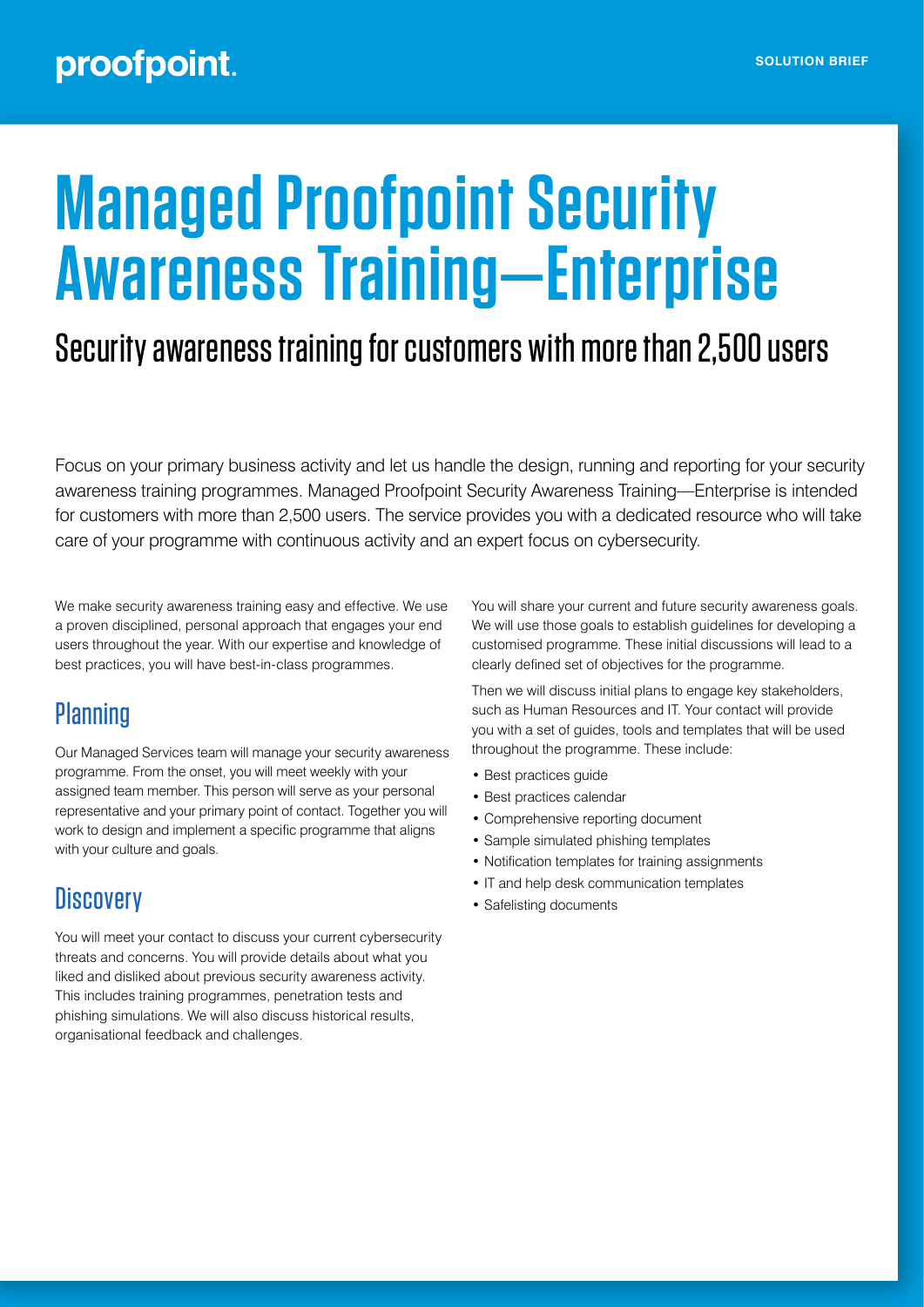# **Communications**

We strongly recommend a well-thought-out communications plan to keep all key stakeholders in the loop. The plan should set expectations about a programme's goals. It should also include a point of contact who can address any of your questions or concerns. We can help notify your internal IT and help desk teams when campaigns are scheduled. This will provide them with detailed information about the campaigns and any groups involved so they can field questions and requests from users. We can also provide sample communications to help you keep users informed about your security awareness programme. Effective communication can promote ownership and acceptance of important learning experiences.

## Technical Readiness

We will provide you with documents to safelist IP addresses for your email servers and to conduct spam-filter testing. In addition, exceptions may need to be created in firewall or security appliances to allow traffic to our servers.

## User Management

You and your contact will discuss the user base for the programme. You'll need to determine whether the End-User Sync tool is an option. If it is not, then we will request a user list with data elements such as email, first name, last name, business unit, group, location and other properties. As we discuss users and associated properties, we will correlate this information with your reporting requirements. We will also discuss how your user information will be updated over time to accommodate new hires, people no longer employed and updates on criteria such as manager and department.

## Security Awareness Programme Components

Your security awareness programme may include the following (depending on your licenced products):

- Knowledge assessments
- Simulated attacks
- **Training**
- Awareness materials
- Reinforcement tools

Learn more about the products in Proofpoint Security Awareness Training here: [proofpoint.com/us/product-family/security](http://proofpoint.com/us/product-family/security-awareness-training)[awareness-training.](http://proofpoint.com/us/product-family/security-awareness-training)

## **Implementation**

Proofpoint simulated attacks will establish a realistic baseline of your organisation's vulnerability against various attack vectors. Because you need to know how susceptible your users are to attack, your contact will deliver Phishing Simulation attack campaigns in parallel with Knowledge Assessments.

#### Phishing Simulation assessments

Your contact will be the hands-on administrator of the simulated phishing assessment tool. We will work with you to choose the phishing templates and Teachable Moments for each campaign. We will create, schedule and implement each campaign according to the planned requirements over your licence term. Prior to each campaign, will also discuss the scope of the campaign and the users to be phished. A blind simulated phishing attack will be sent to your users at the beginning of the licence term to provide initial baseline data. Following this, we will conduct simulated phishing attacks embedded with Teachable Moments—throughout your licence term. These Teachable Moments will provide immediate and effective feedback for anyone who falls for a phishing attack.

#### Phishing Simulation USB assessments

Your contact will create the Phishing Simulation USB campaign. We will configure the bait file names to be loaded on the devices and select/customise the Teachable Moment. We will then deliver the zip file containing the needed files and send them to you via Secure Share. You will procure the USB devices and load the files on the devices using a supplied spreadsheet to organise their deployment. Once the devices have been deployed, your contact will deliver activity reports on an agreed schedule.

#### Knowledge assessments

Knowledge assessments provide an overview of your employees' knowledge and measure the effectiveness of training. We recommend conducting a knowledge assessment at the beginning of the licence term with broad topics. Additional assessments can be based on the results of the first assessment. This helps to target previously identified risk areas.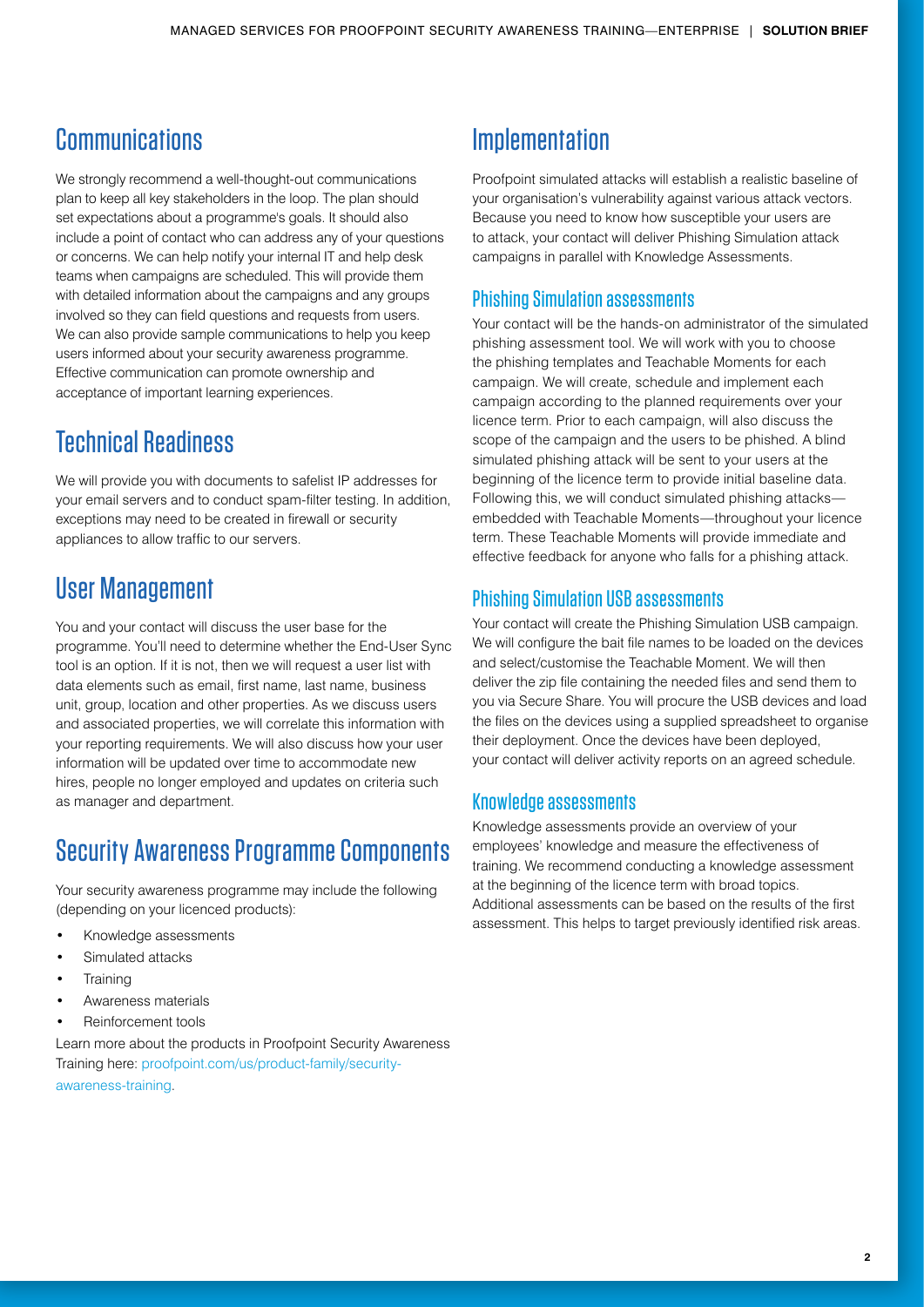#### Training modules

Proofpoint will assign training modules to your users who succumbed to phishing attacks. These assignments can include training modules based on your licenced products. We will also create assignments for every user, regardless of whether they fell for a simulated attack, so everyone can benefit from training.

As the training completion deadline approaches, we'll remind users of the due date. We also gauge user proficiency to plan the next assessments and training module assignments.

Your contact will assign training modules on security and compliance topics, including auto-enrollment assignments. Assignments will consist of multiple modules, based on identified risk areas.

Note: If you are using your own learning management system (LMS) for some or all of the training assignments, the LMS user management, LMS assignments and LMS reporting will be managed by you, not your contact. Training Jackets and auto-enrollment are not available for LMS-based modules.

## **Reinforcement**

PhishAlarm provides positive reinforcement to your users who report potential phish. The PhishAlarm email add-in will alert security and incident response teams to suspected phishing emails with the click of a button. This reduces the duration and impact of active phishing attacks while reinforcing the behaviours learned in your security awareness training programme. The reporting of phish is an important trending metric for tracking end-user behaviour as well as security awareness and engagement. Security Awareness Materials are designed for reinforcement of the key principles taught within our training modules. This allows you to emphasise best practices and improve knowledge retention. Proofpoint will map security awareness material to weak areas within the knowledge assessment.

## Analysis

Together, the results from the knowledge assessment, Phishing Simulation attack campaigns and PhishAlarm email reporting provide a holistic view of user knowledge levels and susceptibility to attack. With this data, you can identify your greatest risk areas and create a plan for strengthening workforce knowledge. Your contact will review the results after each assessment and training assignment. The results will be compared to historical performance to derive improvement trends and previous or new areas of concern. The properties included in the reports (which were defined in your initial planning session) will be reviewed for correlation of risk to department, geography, role or manager. This analysis will be discussed in the ongoing planning and strategy sessions and used to determine next steps. Your contact will provide you with industry and template benchmarking analysis, if available.

## VAP Focus

For customers with Proofpoint Targeted Attack Protection (TAP) your contact will:

- Analyse a quarterly VAPTM (Very Attacked People) Report from the TAP Dashboard
- Identify those most targeted within your organisation
- Segment your VAPs based on the targeted threat data
- Create quarterly VAP training and awareness activities based on the identified threats
- Analyse VAPs and their performance in the Security Awareness Programme over time

## **Report**

Reports will be delivered for each activity as the programme progresses. These reports are available to your project lead in the platform at any time. Select reports can be scheduled to run periodically and be sent to you securely via email.